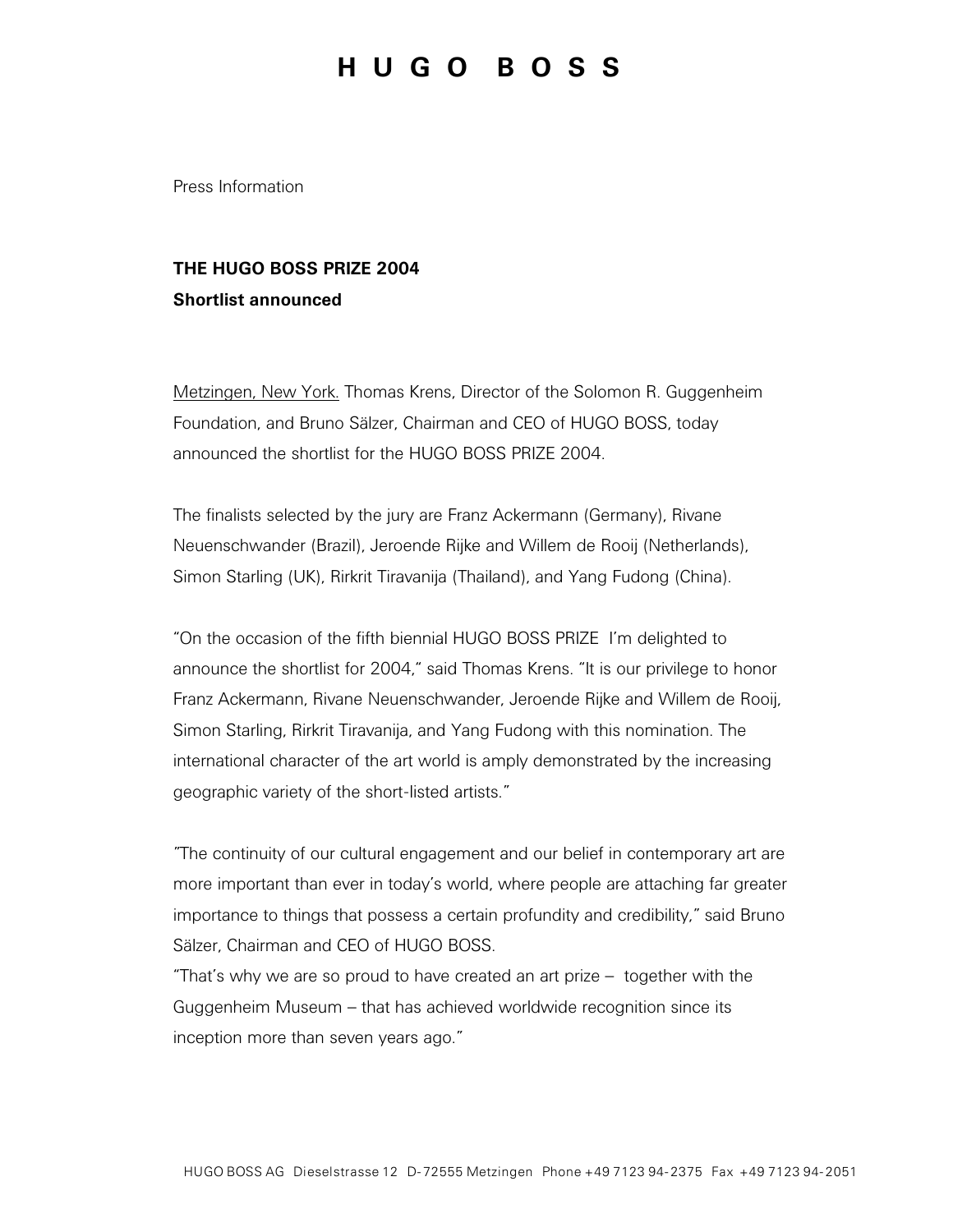## **H U G O B O S S**

The biennial prize – carrying an award of  $$50,000 - is$  administered by the Guggenheim Foundation and juried by a distinguished international panel of museum curators, critics and collectors. The award is given to an artist whose work represents a significant development in contemporary art, and sets no restrictions in terms of age, gender, race, nationality, or media. The nominations include young, emerging artists as well as established individuals whose public recognition may be long overdue.

The jurors for the HUGO BOSS PRIZE 2004 are: Daniel Birnbaum, Director of Portikus, Frankfurt am Main, and Professor at the Staatliche Hochschule für Bildende Künste, Städelschule, Frankfurt am Main; Susan Cross, Associate Curator, Solomon R. Guggenheim Museum; Thomas Krens, Director, Solomon R. Guggenheim Museum; Adriano Pedrosa, Curator Museu de Arte da Pampulha, Belo Horizonte, and Curator, Programa Arte Viva Brasil, Rio de Janeiro; Beatrix Ruf, Director Kunsthalle Zürich; and Joan Young, Assistant Curator, Solomon R. Guggenheim Museum.

This year marks the fifth presentation of the HUGO BOSS PRIZE. Since 1996, the prize has been awarded to American artist Matthew Barney, the Scottish artist Douglas Gordon, Slovenian artist Marjetica Potrč and French artist Pierre Huyghe.